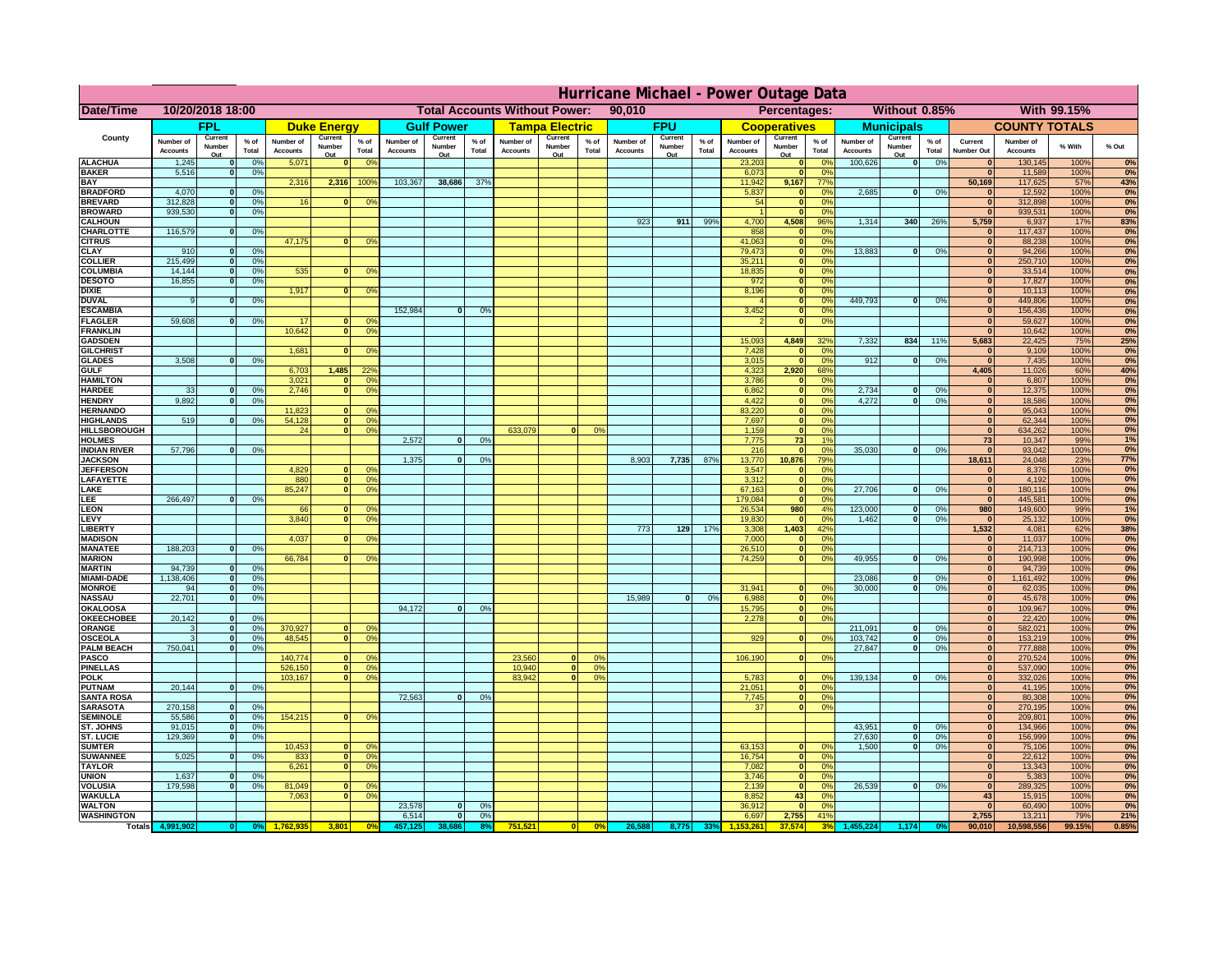# 10/20/2018 6:01 PM Hurricane Michael

| <b>Power Provider</b>                   | County              | <b>Number of Customers</b> | <b>Current Number Out</b> | <b>Outage Percentage</b> | <b>Estimated Restore Time</b> |
|-----------------------------------------|---------------------|----------------------------|---------------------------|--------------------------|-------------------------------|
|                                         | BAY                 |                            |                           |                          |                               |
| <b>Gulf Power Company</b>               |                     | 103,367                    | 38,686                    | 37.43%                   | >5 days                       |
| West Florida Electric Cooperative, Inc. | <b>JACKSON</b>      | 13,723                     | 10,829                    | 78.91%                   | >5 days                       |
| Gulf Coast Electric Cooperative, Inc.   | BAY                 | 11,942                     | 9,167                     | 76.76%                   | >5 days                       |
| Florida Public Utilities Corporation    | <b>JACKSON</b>      | 8,903                      | 7,735                     | 86.88%                   | >5 days                       |
| Talquin Electric Cooperative, Inc.      | <b>GADSDEN</b>      | 15,093                     | 4,849                     | 32.13%                   | 72                            |
| Gulf Coast Electric Cooperative, Inc.   | <b>GULF</b>         | 4,323                      | 2,920                     | 67.55%                   | >5 days                       |
| West Florida Electric Cooperative, Inc. | CALHOUN             | 2,852                      | 2,665                     | 93.44%                   | >5 days                       |
| West Florida Electric Cooperative, Inc. | <b>WASHINGTON</b>   | 4,260                      | 2,404                     | 56.43%                   | >5 days                       |
| Duke Energy                             | BAY                 | 2,316                      | 2,316                     | 100.00%                  | <b>TBD</b>                    |
| Gulf Coast Electric Cooperative, Inc.   | CALHOUN             | 1,848                      | 1,843                     | 99.73%                   | >5 days                       |
| <b>Duke Energy</b>                      | <b>GULF</b>         | 6,703                      | 1,485                     | 22.15%                   | <b>TBD</b>                    |
| Talquin Electric Cooperative, Inc.      | <b>LIBERTY</b>      | 3,308                      | 1,403                     | 42.41%                   | >5 days                       |
| Talquin Electric Cooperative, Inc.      | LEON                | 26,534                     | 980                       | 3.69%                    | 48                            |
|                                         |                     | 923                        | 911                       |                          |                               |
| Florida Public Utilities Corporation    | CALHOUN             |                            |                           | 98.70%                   | >5 days                       |
| City of Quincy                          | <b>GADSDEN</b>      | 4,768                      | 599                       | 12.56%                   | $>72$                         |
| Gulf Coast Electric Cooperative, Inc.   | WASHINGTON          | 2,437                      | 351                       | 14.40%                   | >5 days                       |
| City of Blountstown                     | CALHOUN             | 1,314                      | 340                       | 25.88%                   | $>72$                         |
| Chattahoochee Electric                  | GADSDEN             | 1,173                      | 235                       | 20.03%                   | $>72$                         |
| Florida Public Utilities Corporation    | <b>LIBERTY</b>      | 773                        | 129                       | 16.69%                   | >5 days                       |
| West Florida Electric Cooperative, Inc. | <b>HOLMES</b>       | 7,482                      | 73                        | 0.98%                    | >5 days                       |
| Gulf Coast Electric Cooperative, Inc.   | <b>JACKSON</b>      | 47                         | 47                        | 100.00%                  | >5 days                       |
| Talquin Electric Cooperative, Inc.      | WAKULLA             | 8,852                      | 43                        | 0.49%                    | 24                            |
| Central Florida Electric Cooperative    | <b>ALACHUA</b>      | 875                        | $\mathbf 0$               | 0.00%                    | <b>TBD</b>                    |
| Central Florida Electric Cooperative    | <b>DIXIE</b>        | 7,595                      | 0                         | 0.00%                    | <b>TBD</b>                    |
| Central Florida Electric Cooperative    | <b>GILCHRIST</b>    | 7,424                      | $\mathbf 0$               | 0.00%                    | Restored                      |
|                                         |                     |                            |                           |                          |                               |
| Central Florida Electric Cooperative    | LAFAYETTE           | 9                          | 0                         | 0.00%                    | TBD                           |
| Central Florida Electric Cooperative    | LEVY                | 17,513                     | $\mathbf 0$               | 0.00%                    | Restored                      |
| Central Florida Electric Cooperative    | <b>MARION</b>       | 9                          | $\pmb{0}$                 | 0.00%                    | TBD                           |
| Choctawhatchee Electric Cooperative     | <b>HOLMES</b>       | 293                        | $\mathbf 0$               | 0.00%                    | Restored                      |
| Choctawhatchee Electric Cooperative     | <b>OKALOOSA</b>     | 15,795                     | 0                         | 0.00%                    | Restored                      |
| Choctawhatchee Electric Cooperative     | <b>SANTA ROSA</b>   | 201                        | $\mathbf 0$               | 0.00%                    | Restored                      |
| Choctawhatchee Electric Cooperative     | <b>WALTON</b>       | 36,812                     | 0                         | 0.00%                    | Restored                      |
| City of Alachua                         | <b>ALACHUA</b>      | 4,426                      | $\mathbf 0$               | 0.00%                    | <b>TBD</b>                    |
| City of Bartow                          | POLK                | 11,790                     | 0                         | 0.00%                    | TBD                           |
| City of Bushnell                        | <b>SUMTER</b>       | 1,500                      | $\mathbf 0$               | 0.00%                    | <b>TBD</b>                    |
| City of Clewiston                       | <b>HENDRY</b>       | 4,272                      | 0                         | 0.00%                    | TBD                           |
| City of Fort Meade                      | <b>POLK</b>         | 2,379                      | $\mathbf 0$               | 0.00%                    | <b>TBD</b>                    |
|                                         |                     |                            |                           |                          |                               |
| City of Havana                          | GADSDEN             | 1,391                      | 0                         | 0.00%                    | Restored                      |
| City of Leesburg                        | LAKE                | 22,000                     | $\mathbf 0$               | 0.00%                    | <b>TBD</b>                    |
| City of Moore Haven                     | <b>GLADES</b>       | 912                        | 0                         | 0.00%                    | TBD                           |
| City of Mount Dora                      | LAKE                | 5,706                      | $\mathbf 0$               | 0.00%                    | <b>TBD</b>                    |
| City of Newberry                        | <b>ALACHUA</b>      | 1,727                      | 0                         | 0.00%                    | TBD                           |
| City of Starke                          | <b>BRADFORD</b>     | 2,685                      | $\mathbf 0$               | 0.00%                    | <b>TBD</b>                    |
| City of Tallahassee                     | LEON                | 123,000                    | 0                         | 0.00%                    | Restored                      |
| City of Vero Beach                      | <b>INDIAN RIVER</b> | 35,030                     | $\mathbf 0$               | 0.00%                    | <b>TBD</b>                    |
| City of Wauchula                        | HARDEE              | 2,734                      | 0                         | 0.00%                    | <b>TBD</b>                    |
| City of Williston                       | LEVY                | 1,462                      | $\mathbf 0$               | 0.00%                    | <b>TBD</b>                    |
| City of Winter Park                     | ORANGE              | 13,941                     | $\mathbf 0$               | 0.00%                    | TBD                           |
| Clay Electric Cooperative               | <b>ALACHUA</b>      | 22,328                     | $\pmb{0}$                 | 0.00%                    | <b>TBD</b>                    |
|                                         | <b>BAKER</b>        |                            | 0                         | 0.00%                    |                               |
| Clay Electric Cooperative               |                     | 2,476                      |                           |                          | TBD                           |
| Clay Electric Cooperative               | <b>BRADFORD</b>     | 5,837                      | $\pmb{0}$                 | 0.00%                    | TBD                           |
| Clay Electric Cooperative               | <b>CLAY</b>         | 79,473                     | 0                         | 0.00%                    | TBD                           |
| Clay Electric Cooperative               | <b>COLUMBIA</b>     | 16,922                     | $\mathsf{O}\xspace$       | 0.00%                    | <b>TBD</b>                    |
| Clay Electric Cooperative               | <b>DUVAL</b>        | 4                          | 0                         | 0.00%                    | TBD                           |
| Clay Electric Cooperative               | <b>FLAGLER</b>      | $\mathbf 2$                | $\mathsf{O}\xspace$       | 0.00%                    | TBD                           |
| Clay Electric Cooperative               | <b>GILCHRIST</b>    | $\overline{4}$             | 0                         | 0.00%                    | TBD                           |
| Clay Electric Cooperative               | LAKE                | 2,239                      | $\pmb{0}$                 | 0.00%                    | <b>TBD</b>                    |
| Clay Electric Cooperative               | LEVY                | 712                        | 0                         | 0.00%                    | TBD                           |
| Clay Electric Cooperative               | <b>MARION</b>       | 16,301                     | $\pmb{0}$                 | 0.00%                    | <b>TBD</b>                    |
| Clay Electric Cooperative               | PUTNAM              | 21,051                     | 0                         | 0.00%                    | TBD                           |
| Clay Electric Cooperative               | SUWANNEE            | 5                          | $\pmb{0}$                 | 0.00%                    | <b>TBD</b>                    |
| Clay Electric Cooperative               | <b>UNION</b>        | 3,746                      | $\pmb{0}$                 | 0.00%                    | <b>TBD</b>                    |
|                                         |                     |                            | $\pmb{0}$                 | 0.00%                    | TBD                           |
| Clay Electric Cooperative               | <b>VOLUSIA</b>      | 2,139                      |                           |                          |                               |
| Duke Energy                             | <b>ALACHUA</b>      | 5,071                      | $\pmb{0}$                 | 0.00%                    | Restored                      |
| <b>Duke Energy</b>                      | <b>BREVARD</b>      | 16                         | $\pmb{0}$                 | 0.00%                    | Restored                      |
| Duke Energy                             | <b>CITRUS</b>       | 47,175                     | 0                         | 0.00%                    | Restored                      |
| <b>Duke Energy</b>                      | <b>COLUMBIA</b>     | 535                        | $\pmb{0}$                 | 0.00%                    | Restored                      |
| Duke Energy                             | <b>DIXIE</b>        | 1,917                      | $\pmb{0}$                 | 0.00%                    | Restored                      |
| <b>Duke Energy</b>                      | <b>FLAGLER</b>      | 17                         | $\pmb{0}$                 | 0.00%                    | Restored                      |
| Duke Energy                             | <b>FRANKLIN</b>     | 10,642                     | 0                         | 0.00%                    | Restored                      |
| <b>Duke Energy</b>                      | <b>GILCHRIST</b>    | 1,681                      | $\pmb{0}$                 | 0.00%                    | Restored                      |
| Duke Energy                             | <b>HAMILTON</b>     | 3,021                      | 0                         | 0.00%                    | Restored                      |
| <b>Duke Energy</b>                      | HARDEE              | 2,746                      | $\pmb{0}$                 | 0.00%                    | Restored                      |
|                                         |                     |                            |                           |                          |                               |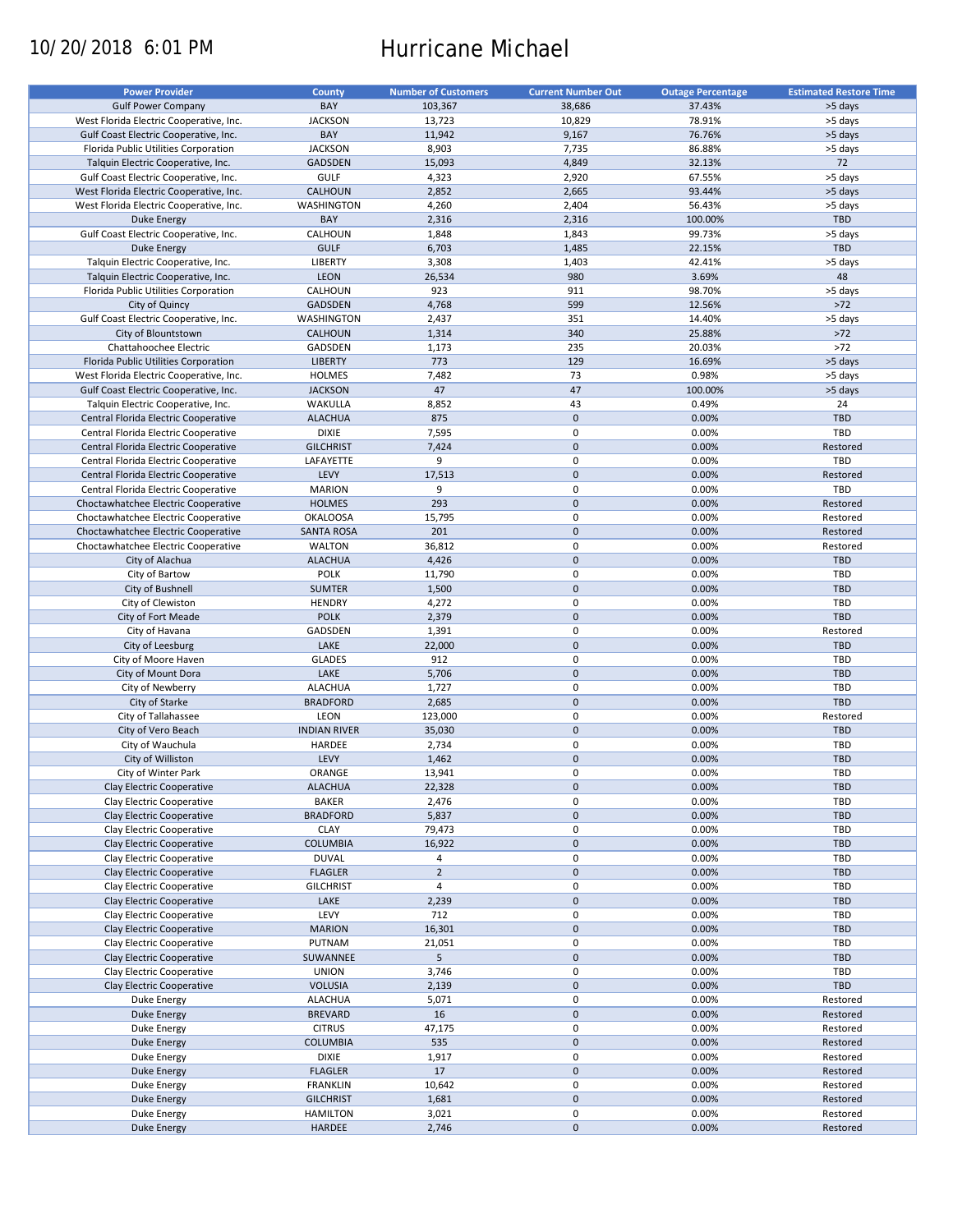### 10/20/2018 6:01 PM Hurricane Michael

| Duke Energy                                        | <b>HERNANDO</b>     | 11,823       | 0           | 0.00% | Restored   |
|----------------------------------------------------|---------------------|--------------|-------------|-------|------------|
| <b>Duke Energy</b>                                 | <b>HIGHLANDS</b>    | 54,128       | $\pmb{0}$   | 0.00% | Restored   |
|                                                    |                     |              |             |       |            |
| Duke Energy                                        | HILLSBOROUGH        | 24           | 0           | 0.00% | Restored   |
| <b>Duke Energy</b>                                 | <b>JEFFERSON</b>    | 4,829        | $\mathbf 0$ | 0.00% | Restored   |
| Duke Energy                                        | LAFAYETTE           | 880          | 0           | 0.00% | Restored   |
|                                                    |                     |              |             |       |            |
| <b>Duke Energy</b>                                 | LAKE                | 85,247       | $\pmb{0}$   | 0.00% | Restored   |
| Duke Energy                                        | LEON                | 66           | 0           | 0.00% | Restored   |
| <b>Duke Energy</b>                                 | LEVY                | 3,840        | $\mathbf 0$ | 0.00% | Restored   |
|                                                    |                     |              |             |       |            |
| Duke Energy                                        | <b>MADISON</b>      | 4,037        | 0           | 0.00% | Restored   |
| <b>Duke Energy</b>                                 | <b>MARION</b>       | 66,784       | $\pmb{0}$   | 0.00% | Restored   |
|                                                    |                     |              |             |       |            |
| Duke Energy                                        | ORANGE              | 370,927      | 0           | 0.00% | Restored   |
| <b>Duke Energy</b>                                 | <b>OSCEOLA</b>      | 48,545       | $\mathbf 0$ | 0.00% | Restored   |
| Duke Energy                                        | PASCO               | 140,774      | $\mathbf 0$ | 0.00% | Restored   |
|                                                    |                     |              |             |       |            |
| <b>Duke Energy</b>                                 | <b>PINELLAS</b>     | 526,150      | $\mathbf 0$ | 0.00% | Restored   |
| Duke Energy                                        | POLK                | 103,167      | $\pmb{0}$   | 0.00% | Restored   |
| <b>Duke Energy</b>                                 | SEMINOLE            | 154,215      | $\pmb{0}$   | 0.00% | Restored   |
|                                                    |                     |              |             |       |            |
| Duke Energy                                        | <b>SUMTER</b>       | 10,453       | 0           | 0.00% | Restored   |
| <b>Duke Energy</b>                                 | SUWANNEE            | 833          | $\mathbf 0$ | 0.00% | Restored   |
|                                                    |                     |              | 0           |       |            |
| Duke Energy                                        | <b>TAYLOR</b>       | 6,261        |             | 0.00% | Restored   |
| <b>Duke Energy</b>                                 | <b>VOLUSIA</b>      | 81,049       | $\mathbf 0$ | 0.00% | Restored   |
| Duke Energy                                        | WAKULLA             | 7,063        | 0           | 0.00% | Restored   |
|                                                    |                     |              |             |       |            |
| Escambia River Electric Cooperative, Inc.          | <b>ESCAMBIA</b>     | 3,452        | $\pmb{0}$   | 0.00% | TBD        |
| Escambia River Electric Cooperative, Inc.          | <b>SANTA ROSA</b>   | 7,544        | 0           | 0.00% | <b>TBD</b> |
|                                                    |                     |              | $\pmb{0}$   |       | TBD        |
| Florida Keys Electric Cooperative                  | <b>MONROE</b>       | 31,941       |             | 0.00% |            |
| Florida Power and Light Company                    | <b>ALACHUA</b>      | 1,245        | 0           | 0.00% | TBD        |
| Florida Power and Light Company                    | <b>BAKER</b>        | 5,516        | $\pmb{0}$   | 0.00% | <b>TBD</b> |
|                                                    |                     |              |             |       |            |
| Florida Power and Light Company                    | <b>BRADFORD</b>     | 4,070        | 0           | 0.00% | TBD        |
| Florida Power and Light Company                    | <b>BREVARD</b>      | 312,828      | $\pmb{0}$   | 0.00% | <b>TBD</b> |
| Florida Power and Light Company                    | <b>BROWARD</b>      | 939,530      | $\pmb{0}$   | 0.00% | <b>TBD</b> |
|                                                    |                     |              |             |       |            |
| Florida Power and Light Company                    | <b>CHARLOTTE</b>    | 116,579      | $\mathbf 0$ | 0.00% | <b>TBD</b> |
| Florida Power and Light Company                    | <b>CLAY</b>         | 910          | 0           | 0.00% | TBD        |
|                                                    |                     |              |             |       |            |
| Florida Power and Light Company                    | <b>COLLIER</b>      | 215,499      | 0           | 0.00% | <b>TBD</b> |
| Florida Power and Light Company                    | COLUMBIA            | 14,144       | 0           | 0.00% | TBD        |
| Florida Power and Light Company                    | <b>DESOTO</b>       | 16,855       | $\pmb{0}$   | 0.00% | <b>TBD</b> |
|                                                    |                     |              |             |       |            |
| Florida Power and Light Company                    | <b>DUVAL</b>        | 9            | 0           | 0.00% | TBD        |
| Florida Power and Light Company                    | <b>FLAGLER</b>      | 59,608       | $\pmb{0}$   | 0.00% | <b>TBD</b> |
| Florida Power and Light Company                    | <b>GLADES</b>       | 3,508        | 0           | 0.00% | TBD        |
|                                                    |                     |              |             |       |            |
| Florida Power and Light Company                    | HARDEE              | 33           | $\mathbf 0$ | 0.00% | <b>TBD</b> |
| Florida Power and Light Company                    | <b>HENDRY</b>       | 9,892        | $\pmb{0}$   | 0.00% | TBD        |
|                                                    |                     |              |             |       |            |
| Florida Power and Light Company                    | <b>HIGHLANDS</b>    | 519          | $\pmb{0}$   | 0.00% | <b>TBD</b> |
| Florida Power and Light Company                    | <b>INDIAN RIVER</b> | 57,796       | 0           | 0.00% | TBD        |
| Florida Power and Light Company                    | LEE                 | 266,497      | $\pmb{0}$   | 0.00% | <b>TBD</b> |
|                                                    |                     |              |             |       |            |
| Florida Power and Light Company                    | MANATEE             | 188,203      | 0           | 0.00% | <b>TBD</b> |
| Florida Power and Light Company                    | <b>MARTIN</b>       | 94,739       | $\pmb{0}$   | 0.00% | <b>TBD</b> |
|                                                    |                     |              |             |       |            |
| Florida Power and Light Company                    | MIAMI-DADE          | 1,138,406    | 0           | 0.00% | <b>TBD</b> |
| Florida Power and Light Company                    | <b>MONROE</b>       | 94           | $\pmb{0}$   | 0.00% | <b>TBD</b> |
| Florida Power and Light Company                    | NASSAU              | 22,701       | 0           | 0.00% | <b>TBD</b> |
|                                                    |                     |              |             |       |            |
| Florida Power and Light Company                    | OKEECHOBEE          | 20,142       | $\mathbf 0$ | 0.00% | <b>TBD</b> |
| Florida Power and Light Company                    | ORANGE              | 3            | $\mathbf 0$ | 0.00% | TBD        |
| Florida Power and Light Company                    | <b>OSCEOLA</b>      | $\mathbf{3}$ | $\pmb{0}$   | 0.00% | <b>TBD</b> |
|                                                    |                     |              |             |       |            |
| Florida Power and Light Company                    | PALM BEACH          | 750,041      | 0           | 0.00% | TBD        |
| Florida Power and Light Company                    | PUTNAM              | 20,144       | 0           | 0.00% | TBD        |
|                                                    |                     |              |             |       |            |
| Florida Power and Light Company                    | SARASOTA            | 270,158      | 0           | 0.00% | TBD        |
| Florida Power and Light Company                    | SEMINOLE            | 55,586       | 0           | 0.00% | <b>TBD</b> |
| Florida Power and Light Company                    | ST. JOHNS           | 91,015       | 0           | 0.00% | TBD        |
|                                                    |                     |              |             |       |            |
| Florida Power and Light Company                    | ST. LUCIE           | 129,369      | 0           | 0.00% | <b>TBD</b> |
| Florida Power and Light Company                    | SUWANNEE            | 5,025        | 0           | 0.00% | TBD        |
|                                                    |                     |              |             |       |            |
| Florida Power and Light Company                    | <b>UNION</b>        | 1,637        | $\pmb{0}$   | 0.00% | <b>TBD</b> |
| Florida Power and Light Company                    | VOLUSIA             | 179,598      | 0           | 0.00% | TBD        |
| Florida Public Utilities Corporation               | NASSAU              | 15,989       | $\pmb{0}$   | 0.00% | Restored   |
|                                                    |                     |              |             |       |            |
| Fort Pierce Utilities Authority                    | ST. LUCIE           | 27,630       | 0           | 0.00% | TBD        |
| Gainesville (Gainesville Regional Utilities - GRU) | <b>ALACHUA</b>      | 94,473       | $\pmb{0}$   | 0.00% | <b>TBD</b> |
|                                                    |                     |              | $\pmb{0}$   |       | TBD        |
| Glades Electric Cooperative, Inc.                  | <b>GLADES</b>       | 3,015        |             | 0.00% |            |
| Glades Electric Cooperative, Inc.                  | HARDEE              | $\mathbf 0$  | $\pmb{0}$   |       | <b>TBD</b> |
| Glades Electric Cooperative, Inc.                  | <b>HENDRY</b>       | 3,530        | 0           | 0.00% | TBD        |
|                                                    |                     |              |             |       |            |
| Glades Electric Cooperative, Inc.                  | <b>HIGHLANDS</b>    | 7,321        | $\pmb{0}$   | 0.00% | <b>TBD</b> |
| Glades Electric Cooperative, Inc.                  | OKEECHOBEE          | 2,278        | 0           | 0.00% | TBD        |
|                                                    | <b>CLAY</b>         |              | $\pmb{0}$   | 0.00% | TBD        |
| Green Cove Springs Electric                        |                     | 3,889        |             |       |            |
| Gulf Coast Electric Cooperative, Inc.              | WALTON              | 100          | 0           | 0.00% | TBD        |
| <b>Gulf Power Company</b>                          | <b>ESCAMBIA</b>     | 152,984      | $\pmb{0}$   | 0.00% | Restored   |
|                                                    |                     |              |             |       |            |
| <b>Gulf Power Company</b>                          | <b>HOLMES</b>       | 2,572        | 0           | 0.00% | Restored   |
| <b>Gulf Power Company</b>                          | <b>JACKSON</b>      | 1,375        | $\pmb{0}$   | 0.00% | Restored   |
|                                                    |                     |              |             |       |            |
| <b>Gulf Power Company</b>                          | <b>OKALOOSA</b>     | 94,172       | 0           | 0.00% | Restored   |
| <b>Gulf Power Company</b>                          | <b>SANTA ROSA</b>   | 72,563       | $\pmb{0}$   | 0.00% | Restored   |
|                                                    |                     |              |             |       |            |